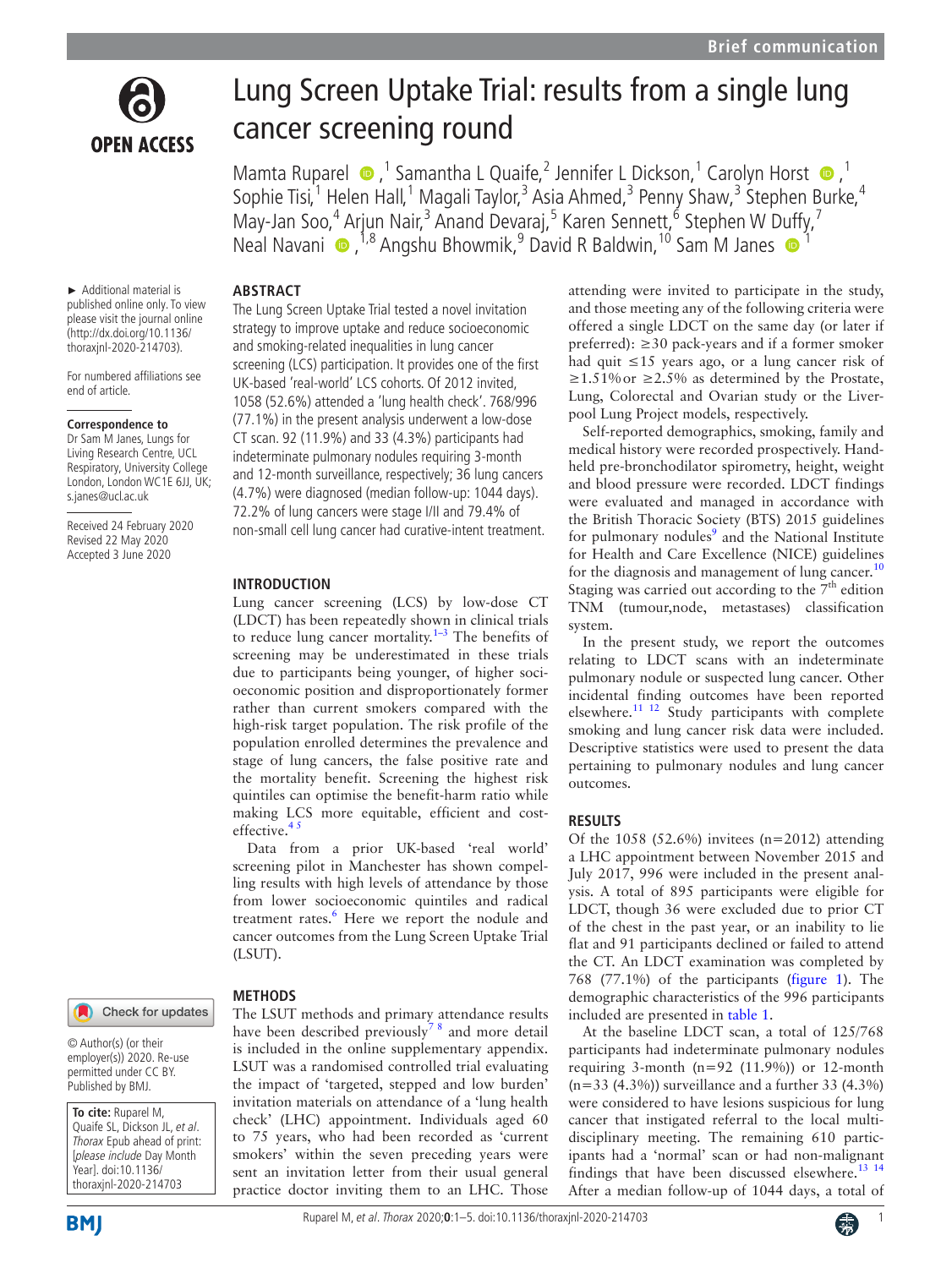

<span id="page-1-0"></span>**Figure 1** Flow chart of invitees and participants demonstrating numbers identified, invited, enrolled, eligible for LDCT and that completed a LDCT examination. DNA, did not attend; LDCT, low-dose CT; LLP, Liverpool Lung Project; MDT, multidisciplinary team; PLCO<sub>m2012</sub>, Prostate, Lung, Colorectal and Ovarianstudy model 2012; USPSFT, United States Preventive Services Task Force.

36 lung cancers (4.7%) were diagnosed. Of these, 17 (*51.5% of those referred to the lung cancer clinic*) were diagnosed directly following the baseline LDCT and the remainder were diagnosed following further surveillance CT scans of indeterminate nodules in the 3-month ( $n=16$ , 17.4% of nodules in this group) or 12-month surveillance groups (n=3, 9.1% of nodules in this group).

For invasive investigations we report the data as a percentage of the total number of lung cancers ([table](#page-3-0) 2). Forty-nine (136%) participants underwent positron emission tomography scan, 10 (27.8%) had endobronchial ultrasound and 5 (13.9%) underwent percutaneous CT-guided lung biopsy. Numbers of diagnostic investigations performed in those without a later

diagnosis of cancer are also detailed in [table](#page-3-0) 2. Of note, there were no adverse outcomes from diagnostic investigations in this group. Twenty-one (58.3%) participants had a surgical resection without prior histological confirmation of malignancy (and underwent frozen section at the time of the resection), though some had undergone diagnostic staging examinations prior to surgery. 2 out of 28 (7.1%) lung resections were subsequently found to be benign and this represented 0.3% of participants without lung cancer. There were no deaths within 90 days of surgery.

Twenty-six (72.2%) of all lung cancers were stage I or II and 27 (79.4%) of those with non-small cell lung cancer (NSCLC) had curative-intent treatment (including sublobar resection, lobectomy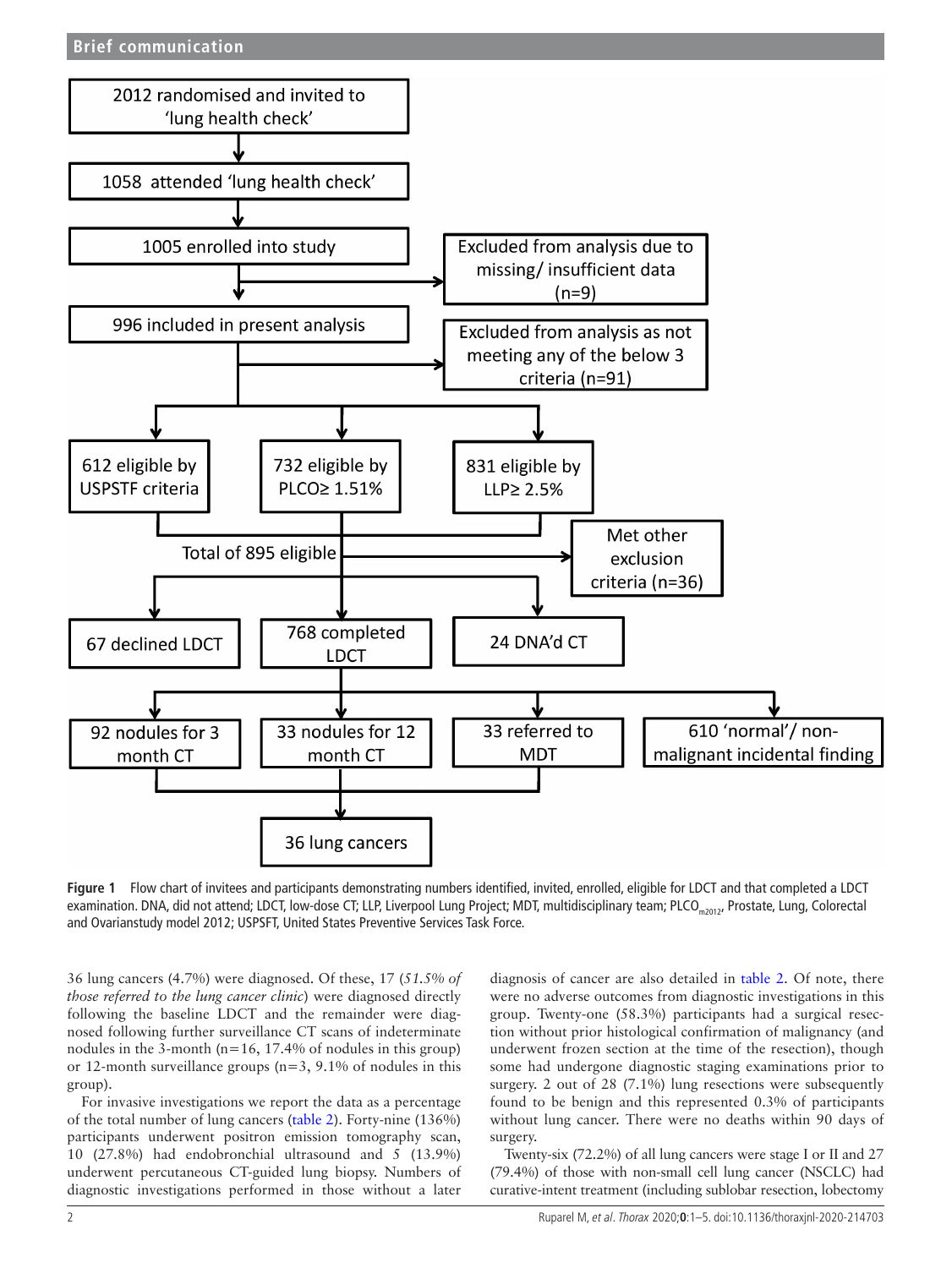<span id="page-2-0"></span>

| Table 1<br>Participant characteristics by group (% totals may not sum up due to rounding or missing data) |                                        |                                                 |                                            |                                           |  |  |
|-----------------------------------------------------------------------------------------------------------|----------------------------------------|-------------------------------------------------|--------------------------------------------|-------------------------------------------|--|--|
| <b>Variables</b>                                                                                          | No LDCT n=228<br>median (IQR) or n (%) | No lung cancer n=732<br>median (IQR) or $n$ (%) | Lung cancers n=36<br>median (IQR) or n (%) | All groups n=996<br>median (IQR) or n (%) |  |  |
| Age (in years)                                                                                            |                                        |                                                 |                                            |                                           |  |  |
| $60 - 63$                                                                                                 | 86 (37.7)                              | 241 (32.9)                                      | 8(22.2)                                    | 335 (33.6)                                |  |  |
| $64 - 67$                                                                                                 | 72 (31.6)                              | 238 (32.5)                                      | 11(30.6)                                   | 321 (32.2)                                |  |  |
| $68 - 72$                                                                                                 | 48 (21.1)                              | 158 (21.6)                                      | 13(36.1)                                   | 219 (22.0)                                |  |  |
| $73 - 76$                                                                                                 | 22(9.7)                                | 95 (13.0)                                       | 4(11.1)                                    | 121(12.2)                                 |  |  |
| Gender                                                                                                    |                                        |                                                 |                                            |                                           |  |  |
| Female                                                                                                    | 109 (47.8)                             | 317 (43.3)                                      | 23(63.9)                                   | 449 (45.1)                                |  |  |
| <b>Ethnicity</b>                                                                                          |                                        |                                                 |                                            |                                           |  |  |
| White                                                                                                     | 183 (80.3)                             | 607 (82.9)                                      | 34 (94.4)                                  | 824 (82.7)                                |  |  |
| Black/African/Caribbean                                                                                   | 23 (10.1)                              | 77 (10.5)                                       | 1(2.8)                                     | 101(10.1)                                 |  |  |
| Other                                                                                                     | 22(9.7)                                | 48 (6.6)                                        | 1(2.8)                                     | 71(7.1)                                   |  |  |
| <b>Highest level of education</b>                                                                         |                                        |                                                 |                                            |                                           |  |  |
| Left school at or before age 15                                                                           | 105 (46.1)                             | 395 (54.0)                                      | 20(55.6)                                   | 520 (52.2)                                |  |  |
| GCSEs, O-levels or equivalent                                                                             | 26 (11.4)                              | 75 (10.3)                                       | 3(8.3)                                     | 104 10.4)                                 |  |  |
| A-levels or equivalent                                                                                    | 24 (10.5)                              | 70(9.6)                                         | 4(11.1)                                    | 98 (9.8)                                  |  |  |
| Further education                                                                                         | 14(6.1)                                | 31(4.2)                                         | 3(8.3)                                     | 48 (4.8)                                  |  |  |
| <b>Bachelor degree</b>                                                                                    | 34 (14.9)                              | 84 (11.5)                                       | 2(5.6)                                     | 120(12.1)                                 |  |  |
| Further higher degree                                                                                     | 20(8.8)                                | 64 (8.7)                                        | 4(11.1)                                    | 88 (8.8)                                  |  |  |
| Other                                                                                                     | 5(2.2)                                 | 13(1.8)                                         | 0(0)                                       | 18(1.8)                                   |  |  |
| Index of Multiple Deprivation quintile                                                                    |                                        |                                                 |                                            |                                           |  |  |
| 1 (most deprived)                                                                                         | 117(51.3)                              | 402 (54.9)                                      | 19 (52.8)                                  | 538 (54.0)                                |  |  |
| $\overline{2}$                                                                                            | 87 (38.2)                              | 245 (33.5)                                      | 12 (33.3)                                  | 344 (34.5)                                |  |  |
| 3                                                                                                         | 3(1.3)                                 | 17(2.3)                                         | 1(2.8)                                     | 21(2.1)                                   |  |  |
| 4                                                                                                         | 0(0)                                   | 2(0.3)                                          | 0(0)                                       | 2(0.2)                                    |  |  |
| 5 (least deprived)                                                                                        | 0(0)                                   | 0(0)                                            | 0(0)                                       | 0(0)                                      |  |  |
| <b>Smoking history</b>                                                                                    |                                        |                                                 |                                            |                                           |  |  |
| Current smoker                                                                                            | 148 (64.9)                             | 527 (72.0)                                      | 31(86.1)                                   | 706 (70.9)                                |  |  |
| Years smoked (years)                                                                                      | 42 (33 to 51)                          | 47 (44 to 51)                                   | 51 (47 to 54)                              | 47 (42 to 51)                             |  |  |
| Years quit (years)                                                                                        | 0(0 to 3)                              | 0(0 to 0)                                       | 0(0 to 0)                                  | 0(0 to 0)                                 |  |  |
| Average smoking intensity (cigs/day)                                                                      | 14 (8 to 20)                           | 20 (10 to 20)                                   | 20 (10 to 23)                              | 17 (10 to 20)                             |  |  |
| Pack years                                                                                                | 23 (10 to 41)                          | 38 (26 to 51)                                   | 46 (26 to 63)                              | 36 (21 to 50)                             |  |  |
| Lung cancer risk                                                                                          |                                        |                                                 |                                            |                                           |  |  |
| PLCO (% 6-year risk)                                                                                      | 1.40 (0.39 to 5.48)                    | 3.74 (1.80 to 7.14)                             | 5.68 (2.96 to 9.27)                        | 3.43 (1.38 to 6.97)                       |  |  |
| LLP (% 5-year risk)                                                                                       | 3.07 (1.55 to 7.16)                    | 5.58 (3.79 to 8.75)                             | 5.5 (4.58 to 9.77)                         | 5.20 (3.16 to 8.56)                       |  |  |
| <b>Physical measurements</b>                                                                              |                                        |                                                 |                                            |                                           |  |  |
| FEV1 (l/min)                                                                                              | 2.12 (1.68 to 2.57)                    | 2.06 (1.64 to 2.56)                             | 1.74 (1.12 to 2.2)                         | 2.06 (1.64 to 2.55)                       |  |  |
| FEV1 (% predicted)                                                                                        | 85 (69 to 98)                          | 82 (66 to 96)                                   | 73 (53 to 89)                              | 82 (67 to 97)                             |  |  |
| FEV/FVC (%)                                                                                               | 70 (63 to 77)                          | 69 (61 to 75)                                   | 62 (54 to 69)                              | 69 (62 to 76)                             |  |  |
| BMI ( $\text{kg/m}^2$ )                                                                                   | 25.8 (22.9 to 29.1)                    | 26.2 (23 to 29.4)                               | 23.5 (22.5 to 26)                          | 26.0 (22.9 to 29.2)                       |  |  |
| <b>WHO Performance Status</b>                                                                             |                                        |                                                 |                                            |                                           |  |  |
| 0 - asymptomatic                                                                                          | 203(89.0)                              | 660 (90.2)                                      | 28 (77.8)                                  | 891 (89.5)                                |  |  |
| 1 - completely ambulatory                                                                                 | 23(10.1)                               | 64 (8.7)                                        | 8(22.2)                                    | 95(9.5)                                   |  |  |
| $2 - 50\%$ of day in chair/ bed                                                                           | 1(0.4)                                 | 8(1.1)                                          | 0(0)                                       | 9(0.9)                                    |  |  |
| $3 - 50\%$ of day in chair/ bed                                                                           | 1(0.4)                                 | 0(0)                                            | 0(0)                                       | 1(0.1)                                    |  |  |
| <b>LDCT</b>                                                                                               |                                        |                                                 |                                            |                                           |  |  |
| Follow-up duration since LDCT (days)                                                                      | n/a                                    | 1007 (851 to 1143)                              | 1044 (933 to 1153)                         | 1008 (853 to 1144)                        |  |  |

BMI, body mass index; cigs, cigarettes; CT, Computed Tomography scan; GCSE, General Certificate of Secondary Education; LDCT, low-dose CT; LLP, Liverpool Lung Project; PLCO, Prostate, Lung, Colorectal and Ovarian study; USPSTF, United States Preventive Services Task Force; VATS, Video Assisted Thoracoscopic Surgery.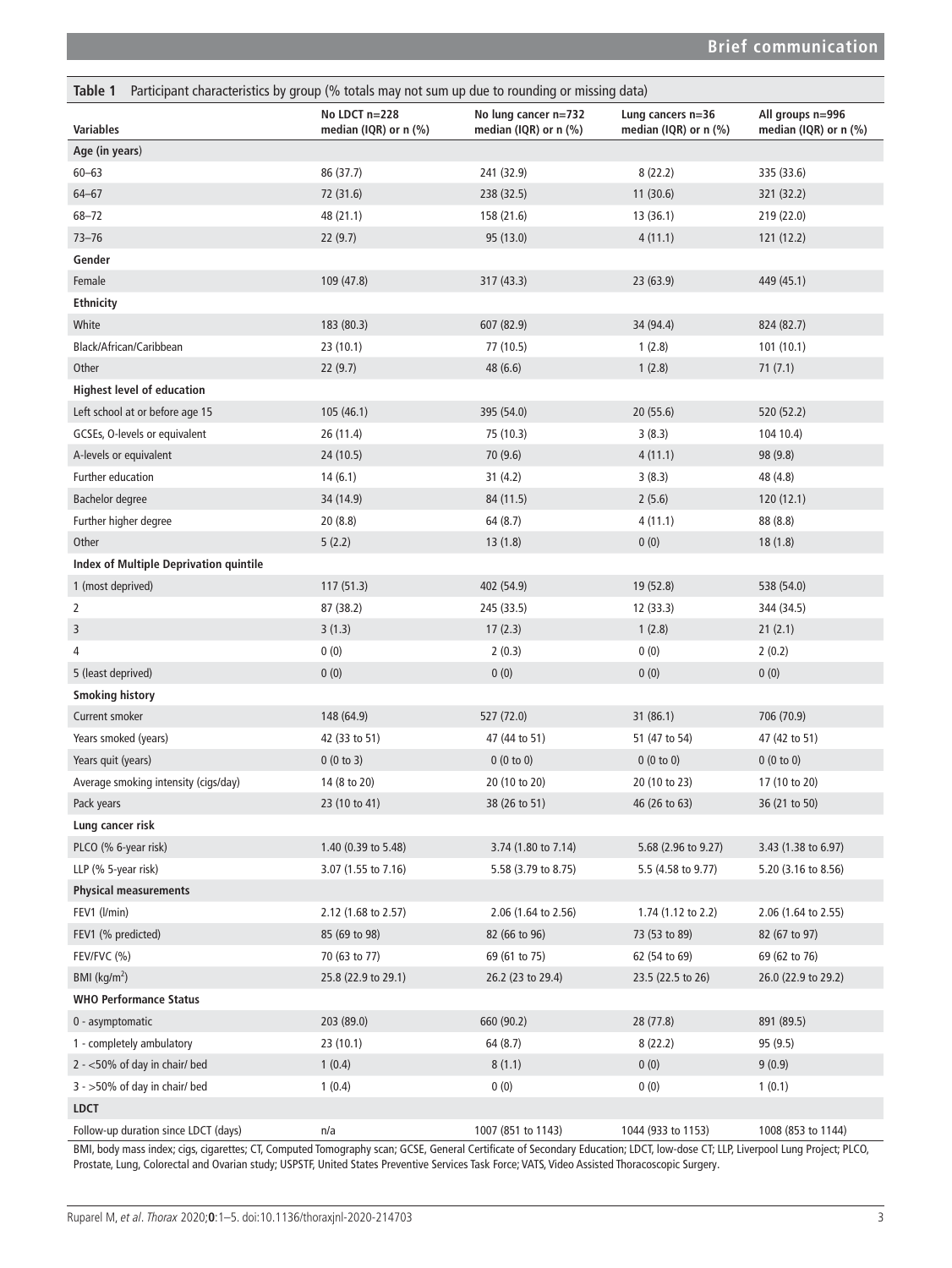<span id="page-3-0"></span>

|                             | <b>Table 2</b> Investigations rates, and stage, histology and treatments |
|-----------------------------|--------------------------------------------------------------------------|
| from the baseline LDCT scan |                                                                          |

|                                                     | Number in total<br>cohort<br>(% of total<br>lung cancers,<br>n=36 (*except<br>treatments) | Number among<br>those without a<br>diagnosis of lung<br>cancer<br>(% of total<br>participants<br>without lung<br>cancer, n=732) |
|-----------------------------------------------------|-------------------------------------------------------------------------------------------|---------------------------------------------------------------------------------------------------------------------------------|
| <b>Diagnostic or staging investigations</b>         |                                                                                           |                                                                                                                                 |
| Positron emission tomography (PET)                  | 49 (136)                                                                                  | 16 (2.2)                                                                                                                        |
| Percutaneous non-lung biopsy                        | 5 (13.9)                                                                                  | 0(0)                                                                                                                            |
| Other percutaneous biopsy                           | 6(16.7)                                                                                   | 1(0.1)                                                                                                                          |
| Cervical lymph node FNA                             | 2(5.6)                                                                                    | 0(0)                                                                                                                            |
| Fibreoptic bronchoscopy                             | 12 (33.3)                                                                                 | 9(1.2)                                                                                                                          |
| Endobronchial ultrasound                            | 10 (27.8)                                                                                 | 1(0.1)                                                                                                                          |
| Endoscopic ultrasound                               | 1(2.8)                                                                                    | 0(0)                                                                                                                            |
| VATS or open lung biopsy                            | 21(58.3)                                                                                  | 2(0.3)                                                                                                                          |
| Total: PET or invasive procedures                   |                                                                                           | 29 (4.0)                                                                                                                        |
| Histology                                           |                                                                                           |                                                                                                                                 |
| Invasive adenocarcinoma                             | 16 (44.4)                                                                                 |                                                                                                                                 |
| Minimally invasive adenocarcinoma                   | 3(8.3)                                                                                    |                                                                                                                                 |
| Adenocarcinoma in situ                              | 1(2.8)                                                                                    |                                                                                                                                 |
| Squamous cell carcinoma                             | 6(16.7)                                                                                   |                                                                                                                                 |
| Mixed NSCLC (ie, adenosquamous)                     | 2(5.6)                                                                                    |                                                                                                                                 |
| Small cell lung cancer                              | 2(5.6)                                                                                    |                                                                                                                                 |
| Multiple or mixed histology (small<br>cell + NSCLC) | 3(8.3)                                                                                    |                                                                                                                                 |
| Radiological diagnosis                              | 2(5.6)                                                                                    |                                                                                                                                 |
| Carcinoid                                           | 1(2.8)                                                                                    |                                                                                                                                 |
| Stage (TNM 7 <sup>th</sup> edition)                 |                                                                                           |                                                                                                                                 |
| Stage   & II                                        | 26 (72.2)                                                                                 |                                                                                                                                 |
| la                                                  | 22(61.1)                                                                                  |                                                                                                                                 |
| Ib                                                  | 1(2.8)                                                                                    |                                                                                                                                 |
| <b>Ila</b>                                          | 3(8.3)                                                                                    |                                                                                                                                 |
| IIb                                                 | 0(0)                                                                                      |                                                                                                                                 |
| Illa                                                | 6(16.7)                                                                                   |                                                                                                                                 |
| IIIb                                                | 1(2.8)                                                                                    |                                                                                                                                 |
| IV                                                  | 3(8.3)                                                                                    |                                                                                                                                 |
| Treatments (NSCLC) (*% are of total NSCLC)          |                                                                                           |                                                                                                                                 |
| Curative intent                                     | 27 (79.4)                                                                                 |                                                                                                                                 |
| Sub-lobar resection                                 | 11 (32.4)                                                                                 |                                                                                                                                 |
| Lobectomy                                           | 15 (44.1)                                                                                 |                                                                                                                                 |
| <b>SABR</b>                                         | 1(2.9)                                                                                    |                                                                                                                                 |
| Concurrent chemoradiation                           | 2(5.9)                                                                                    |                                                                                                                                 |
| Palliative chemotherapy±radiation                   | 4 (11.8)                                                                                  |                                                                                                                                 |
| Surveillance                                        | 1(2.9)                                                                                    |                                                                                                                                 |
| Treatments (SCLC) (*% are of total<br>SCLC)         |                                                                                           |                                                                                                                                 |
| Radical chemoradiation                              | 2(100)                                                                                    |                                                                                                                                 |
|                                                     |                                                                                           | Continued                                                                                                                       |

| <b>Table 2</b> Continued |                                                                                             |                                                                                                                                    |
|--------------------------|---------------------------------------------------------------------------------------------|------------------------------------------------------------------------------------------------------------------------------------|
|                          | Number in total<br>cohort<br>(% of total<br>lung cancers,<br>$n=36$ (*except<br>treatments) | Number among<br>those without a<br>diagnosis of lung<br>cancer<br>(% of total<br>participants<br>without lung<br>cancer, $n=732$ ) |
|                          | CT CT scap: DNA, did not attend: ENA, fine needle aspiration: CCCE, Conoral                 |                                                                                                                                    |

CT, CT scan; DNA, did not attend; FNA, fine needle aspiration; GCSE, General Certificate of Secondary Education; LDCT, low-dose CT; LHC, lung health check; MDT, multidisciplinary team; NSCLC, non-small cell lung cancer; SABR, stereotactic ablative radiotherapy; SCLC, small cell lung cancer; TNM, tumour, node, metastases; UKLS, United Kingdom Lung Cancer Screening Trial; USPSTF, United States Preventive Services Task Force; VATS, video assisted thorascopic surgery.

and stereotactic ablative radiotherapy). Of the two participants with small cell lung cancer, both received concurrent chemoradiation. Ten (27.8%) participants had advanced stage (III or IV) disease, resulting in four (11.8%) of those with NSCLC undergoing palliative chemotherapy or radiotherapy ([table](#page-3-0) 2). [Online](https://dx.doi.org/10.1136/thoraxjnl-2020-214703) [supplementary table e1](https://dx.doi.org/10.1136/thoraxjnl-2020-214703) presents details on all 36 lung cancers.

## **DISCUSSION**

This observational cohort study demonstrated that despite the very high risk of lung cancer in the cohort, 75.0% of lung cancers detected were early stage and 79.4% of the patients with NSCLC had treatment with curative intent. Indeterminate pulmonary nodules for 3-month and 12-month surveillance were detected in 11.9% and 4.3% of the participants screened, respectively, and lung cancer was detected in 4.7%.

The rate of indeterminate pulmonary nodules (16.2%) was lower than in NLST (National Lung Screening Trial;  $24.2\%$ )<sup>[1](#page-4-0)</sup> and NELSON trial  $(19.2\%)$ .<sup>[15](#page-4-8)</sup> This may have been in part due to implementation of the 2015 BTS pulmonary nodule guidelines which enables a more conservative approach to nodules smaller than 5 mm.<sup>9</sup> The lung cancer prevalence was significantly higher than the majority of LCS trials, which have reported a 1% to 2% prevalence.<sup>[1 16 17](#page-4-0)</sup> However other higher-risk LCS cohorts have demonstrated a similar lung cancer prevalence to that seen here.<sup>618</sup> The proportion of participants with early-stage lung cancer who received treatment with curative intent was slightly lower than observed in UKLS, $^{17}$  $^{17}$  $^{17}$  which again may reflect the population screened. The number of invasive tests for those without a diagnosis of lung cancer was low, with only 4% of individuals without cancer having a positron emissiontomography-CT (PET-CT) scan or other invasive tests such as bronchoscopy or percutaneous biopsy.

A strength of this study is that it demonstrates a method of recruiting otherwise underserved populations as evidenced by the low socioeconomic and education levels in the majority of the cohort and as such this study illustrates a pragmatic, 'real-world' approach to LCS. It is limited by the small sample size and low number of cancers. We acknowledge that this cohort had particularly high lung cancer risk, however, in light of emerging evidence advocating risk-based selection of LCS-eligible individuals, $4^{4}$  we believe the findings reported here are generalisable to the LCSeligible population.

In conclusion, the rate of indeterminate pulmonary nodules was lower and the rate of lung cancer was higher than previous randomised LCS trials, and one in six individuals with an indeterminate nodule requiring 3-month surveillance LDCT were subsequently diagnosed with lung cancer. From these findings, as well as the impressive early-stage disease and curative intent treatment